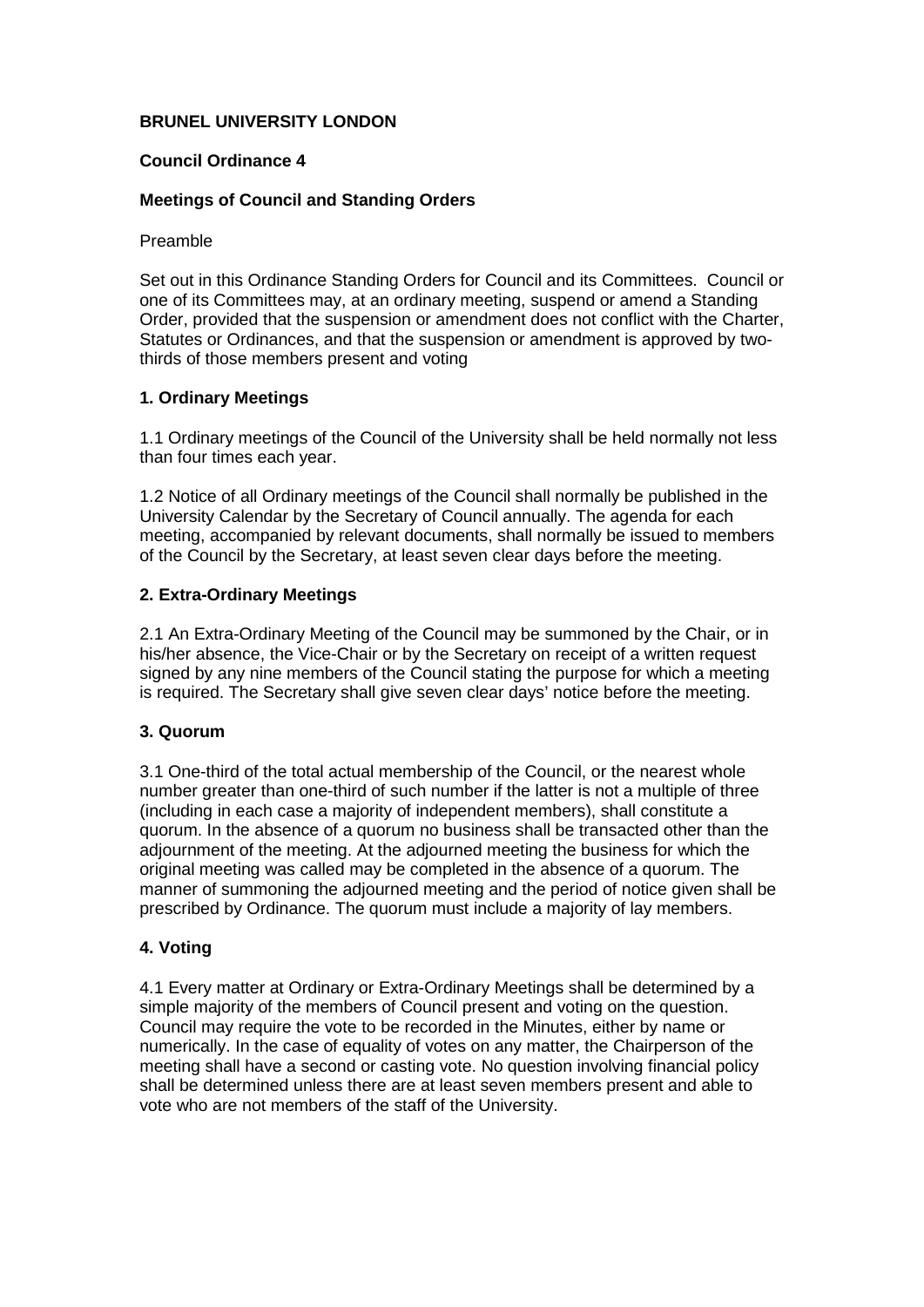# **5. Agenda, Order and Conduct of Debate**

5.1 No matter shall be discussed or decided at meetings of the Council which does not appear on or arise from the agenda unless the Chair of the meeting is satisfied that a simple majority of members present desire discussion to take place

5.2 Any formal proposal or recommendation which appears on the Agenda or in a paper submitted to the meeting shall be put to the meeting for resolution.

5.3 No proposal or motion proposed during the course of a meeting shall be put to the meeting for resolution without the approval of the Chairman.

5.4 When an amendment to a proposal or motion has been moved and seconded, no further amendment shall be moved until the first amendment has been carried or defeated. If an amendment is carried, the proposal or motion as amended shall be considered in place of the original proposal or motion and shall become the proposal or motion to which any further amendments may be moved.

5.5 The Agenda for a meeting of a committee may include items marked with an asterisk, which will signify that the item(s) so marked will be expected to pass without discussion. Not less than 24 hours before the start of the meeting any member may request that the asterisk be removed, thereby permitting discussion of the item.

### **6. Adjourned Meeting**

6.1 When under Article 9 of the Supplemental Charter a meeting of the Council has been adjourned for lack of a quorum, the Secretary shall give fourteen days' clear notice in writing to members of the Council of the time, date and place of the adjourned meeting where the business for which the original meeting was convened may be completed in the absence of a quorum.

### **7. Reserved Matters**

7.1 Set out below are the procedures for the transacting of reserved areas of business. Matters affecting appointment, promotion, dismissal and personal affairs of individual members of staff of the University and matters affecting the admission and academic assessment of individual students whether personally or as a class shall always be reserved as shall commercially sensitive matters. The following matters shall normally be confidential to members of Council

- i. Matters affecting a named individual;
- ii. matters where release of information may endanger health and safety of individual(s);
- iii. matters pertaining to the commercial interests of the University or its partners

7.2 Papers and Minutes addressing any of the above shall, unless otherwise agreed by the Council, be restricted in their circulation to all or some members of Council.

7.3 The Chair of Council (and the Chair of any Council Committee) shall declare any of the following as reserved areas of business at which all students (whether members or attending) and any other observers present, (and upon resolution of Council any other members of Council interested therein) unless by the agreement of